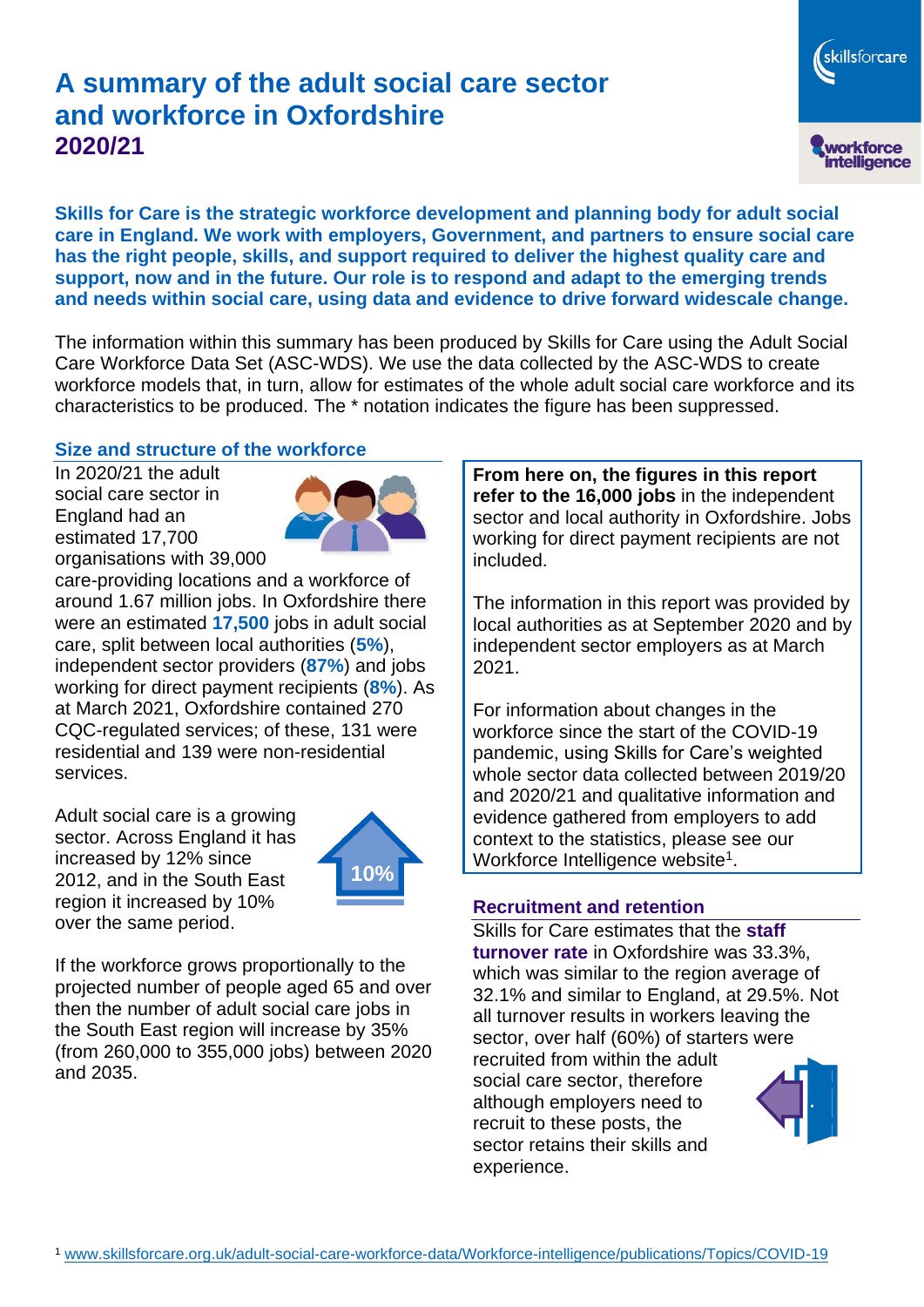Adult social care has an experienced 'core' of workers. Workers in Oxfordshire had on average **8.9 years of experience in the sector** and 83% of the workforce had been working in the sector for at least three years.

Using both workforce intelligence evidence and our links with employers and stakeholders across England, we know that recruitment and retention is one of the largest issues faced by employers. We have many resources and tools available to help, for example the 'Values-based recruitment and retention toolkit'<sup>2</sup> and 'Seeing potential: widen your talent pool'. <sup>3</sup> For more information please visit: [www.skillsforcare.org.uk/recruitment-retention](http://www.skillsforcare.org.uk/recruitment-retention)

### **Employment information**

We estimate Oxfordshire had **16,000** adult social care jobs employed in the local authority and independent sectors. These included 1,300 managerial roles, 950 regulated professionals, 11,500 direct care (including 9,500 care workers), and 2,500 other-non-care proving roles.

The average number of **sickness days** taken in the last year in Oxfordshire was 9.0, (8.7 in South East and 9.5 across England). With an estimated directly employed workforce of 14,500, this would mean employers in Oxfordshire lost approximately **131,000 days to sickness in 2020/21**. In England levels of staff sickness have nearly doubled over the course of the pandemic between 2019/20 and 2020/21, in total around 6 million extra days were lost to sickness than in the year before.

Around one quarter (23%) of the workforce in Oxfordshire were on zero-hours contracts. Over half (56%) of the workforce usually worked full-time hours and 44% were parttime.

### **Chart 1. Proportion of workers on zero hours contracts by area**

| England     | 25%        |
|-------------|------------|
| South East  | <b>24%</b> |
| Oxfordshire | 23%        |

### **Workforce demographics**

The majority (83%) of the workforce in Oxfordshire were female, and the average age was 43.5 years old. Workers aged



24 and under made up 11% of the workforce and workers aged over 55 represented 26%. Given this age profile approximately 4,200 people will be reaching retirement age in the next 10 years.

Nationality varied by region, in England 83% of the workforce identified as British, while in the South East region this was 77%. An estimated 69% of the workforce in Oxfordshire identified as British, 14% identified as of an EU nationality and 16% a non-EU nationality, therefore there was a similar reliance on EU and non-EU workers.

#### **Pay**



Table 1 shows the full-time equivalent annual or hourly pay rate of selected job roles in Oxfordshire (area), South East (region) and England. All figures

represent the independent sector as at March 2021, except social workers which represent the local authority sector as at September 2020. At the time of analysis, the National Living Wage was £8.72.

#### **Table 1. Average pay rate of selected job roles by area**

|                                 | England | Region  | Area    |
|---------------------------------|---------|---------|---------|
| Full-time equivalent annual pay |         |         |         |
| Social Worker <sup>t</sup>      | £37,100 | £37,500 | £34,400 |
| Registered nurse                | £33,600 | £35,000 | £36,100 |
| Hourly pay                      |         |         |         |
| <b>National Living</b><br>Wage  | £8.72   | £8.72   | £8.72   |
| Senior care worker              | £10.00  | £10.22  | £11.01  |
| Care worker                     | £9.29   | £9.46   | £9.73   |
| Support and<br>outreach         | £9.53   | £9.62   | £9.92   |

†Local authority social workers only.

Please note that pay varies by sector, with local authority pay generally being higher than independent sector pay.

[www.skillsforcare.org.uk/vba](http://www.skillsforcare.org.uk/vba)